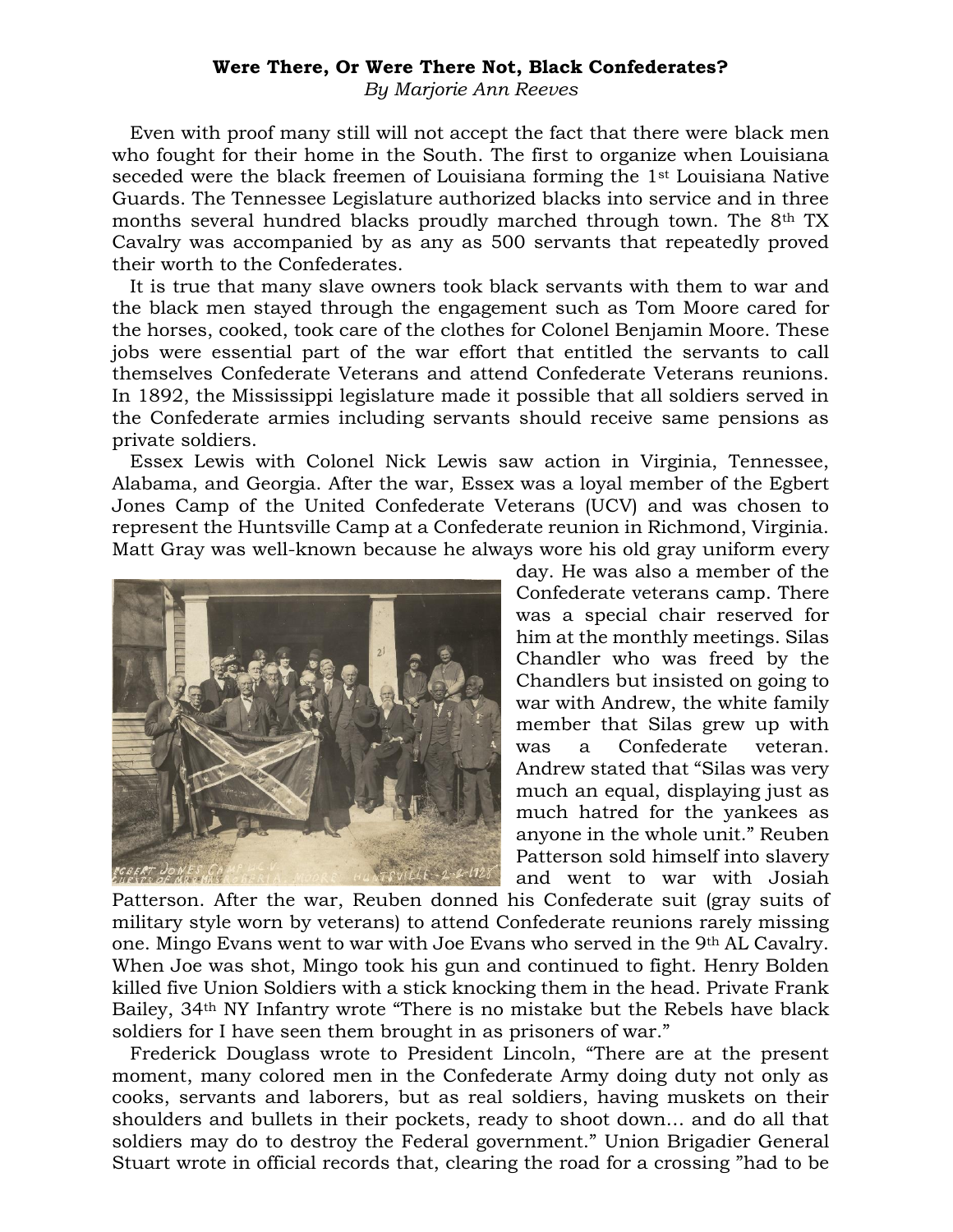prosecuted under the fire of the enemy's sharpshooters, protected as well as the men might be by our skirmishers on the bank, who were ordered to keep up so vigorous a fire that the enemy should not dare to lift their heads about their rifle-pits; but the enemy, and especially their armed negroes, did dare to rise and fire, and did serious execution upon our men."

 Horace Greeley wrote in 1863, "For more than two years, Negroes have been extensively employed in belligerent operations by the Confederacy. They have been embodied and drilled as rebel soldiers and have paraded with white troops at a time when this would not have been tolerated in the armies of the Union." Dr. Lewis Steiner, US Sanitary Commission, wrote in 1862 when the Rebels began to leave Frederick, Maryland, there were many black soldiers in the ranks. He estimated there were 64,000 Confederate soldiers and 3,000 of them were negroes that were an integral part of the Confederate army. General Forrest's command was composed of some former plantation slaves who rode for their freedom which General Forrest gave to them in 1863. All his slaves volunteered to serve, many as teamsters. Still they stayed with him until the end of the war. LTC Parkhurst, 9th Michigan, surrendered his command to 8th TX Rangers and 1st GA Rangers. He wrote in his report, "There were also quite a number of negroes attached to the Texas and Georgia Troops, who were armed and equipped, and took part in the several engagements with my forces during the day."

 The Harpers Weekly ran a picture of Black Confederates on picket duty drawn by a northerner giving proof there were blacks that fought for their home in the South.

Library of Congress



 Blacks that support the history of black Confederates are attacked by blacks and whites. Anthony Hervey of Mississippi was killed in 2015 defending the Confederate Monument in Linn Park at Birmingham, Alabama. Hervey was outspoken in his support of the Confederacy. H.K. Edgerton, was once president of a NAACP group in North Carolina, is attacked at every event he participates in support of his Southern heritage. He states, "If we Southerners don't stand together, we will lose our culture, heritage, religion and region to outsiders who sadly have no appreciation of the unique culture of being Southern."

 Al Arnold wrote in his book about his ancestor, "I am a descendent of a proud Black Confederate and a former slave." His great, great, grandfather was Turner